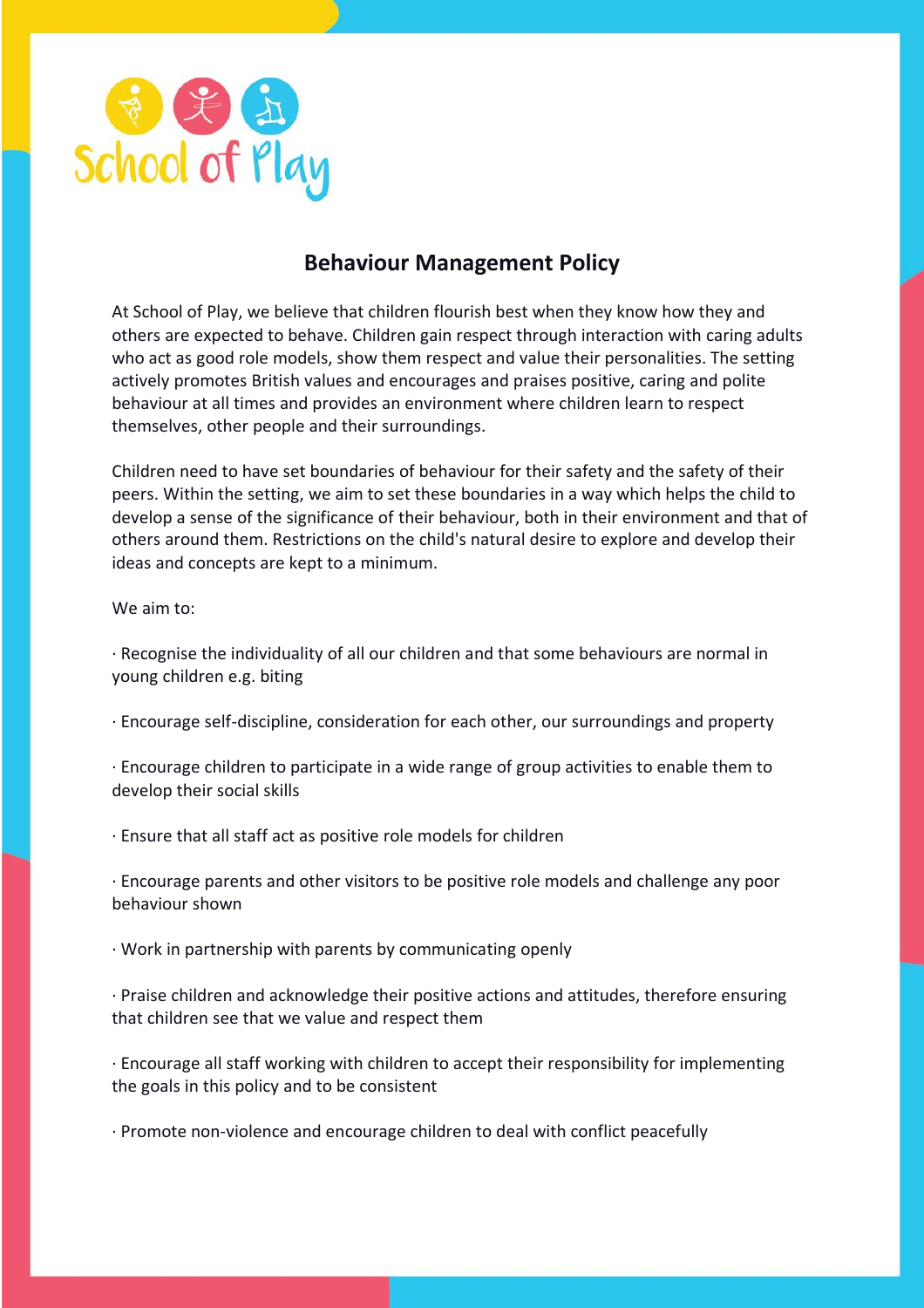

· Provide a key person system enabling staff to build a strong and positive relationship with children and their families

· Provide activities and stories to help children learn about accepted behaviours, including opportunities for children to contribute to decisions about accepted behaviour where age/stage appropriate

· Supporting and developing self-regulation and empathy as appropriate to stage of development

· Have a named person who has overall responsibility for behaviour management.

### **The Behaviour Co-ordinator** will:

1. Advise and support other staff on behaviour issues.

2. keep up to date with legislation and research relating to behaviour.

3. undertake specialist behaviour management training and access further training as necessary ensuring knowledge and practice remains up to date.

4. Cascade information and knowledge to the team as required.

5. Maintain a calm disposition when dealing with a situation and handle potentially difficult situations with care and sensitivity regarding all parties involved.

6. Attend and contribute to meetings regarding individual behaviour plans/strategies, setting policy and supporting best practice.

7. Work in partnership with families, the team, other professionals and/or agencies where necessary. Ensure that informed consent is gained where referrals may be necessary.

Children who behave inappropriately, for example, by physically abusing another child or adult e.g. biting, or through verbal bullying, are helped to talk through their actions and apologise where appropriate. We make sure that the child who has been upset is comforted and the adult will confirm that the other child's behaviour is not acceptable. We always acknowledge when a child is feeling angry or upset and that it is the behaviour that is not acceptable, not the child.

Where temper tantrums have escalated beyond a child's control physical support may be necessary by team members to prevent a child from either harming themselves, others or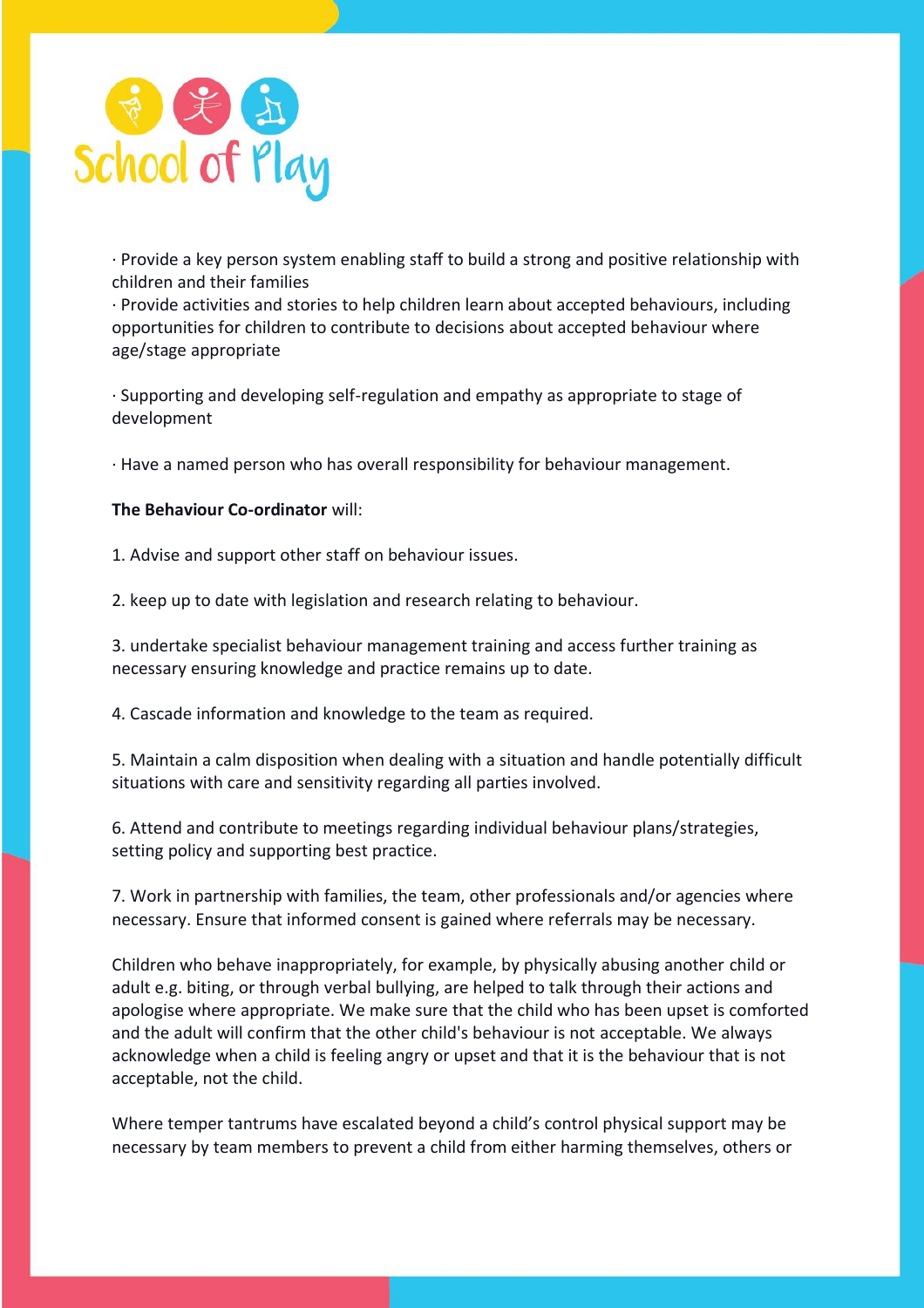

seriously damaging property. These measures would only be used where normal behaviour strategies and/or distractive techniques have not been successful.

Where physical support has been deemed necessary an incident sheet will be completed that day to provide a record and parents/carers will be informed on the same day or as soon as reasonably practicable.

## **Dealing with serious unwanted behaviour (e.g. excessive violence, continuous bullying or negative discrimination)**

· We never use or threaten to use physical punishment/corporal punishment such as smacking or shaking.

· We do not single out children or humiliate them in any way. Where children use unacceptable behaviour they will, wherever possible, be re-directed to alternative activities. Discussions with children will take place as to why their behaviour was not acceptable, respecting their level of understanding and maturity.

· Staff will not raise their voices (other than to keep children safe).

· In any case of misbehaviour, we always make it clear to the child or children in question, that it is the behaviour and not the child that is unwelcome.

· Any team member when referring to the child will not use the term 'naughty' and we ask that parents respect this as it is the unacceptable behaviour that needs to be addressed.

· We decide how to handle a behaviour depending on the child's age, level of development and the circumstances surrounding the behaviour. This may involve asking the child to talk and think about what he/she has done. All staff support children in developing empathy and children will only be asked to apologise if they have developed strong empathy skills and have a good understanding of why saying sorry is appropriate.

· We help staff to reflect on their responses towards challenging behaviours to ensure that their reactions are appropriate.

· We inform parents if their child's behaviour is unkind to others or if their child has been upset. In all cases, we deal with inappropriate behaviour at the time.

· All unwanted behaviour which is observed as being persistent or reoccurring will be recorded on a **Behaviour Monitoring Sheet**. These sheets are kept in the child's file. Parents/carers will always be made aware of the situation. The child's key person will work in partnership with the setting behaviour coordinator and the setting manager will also be informed.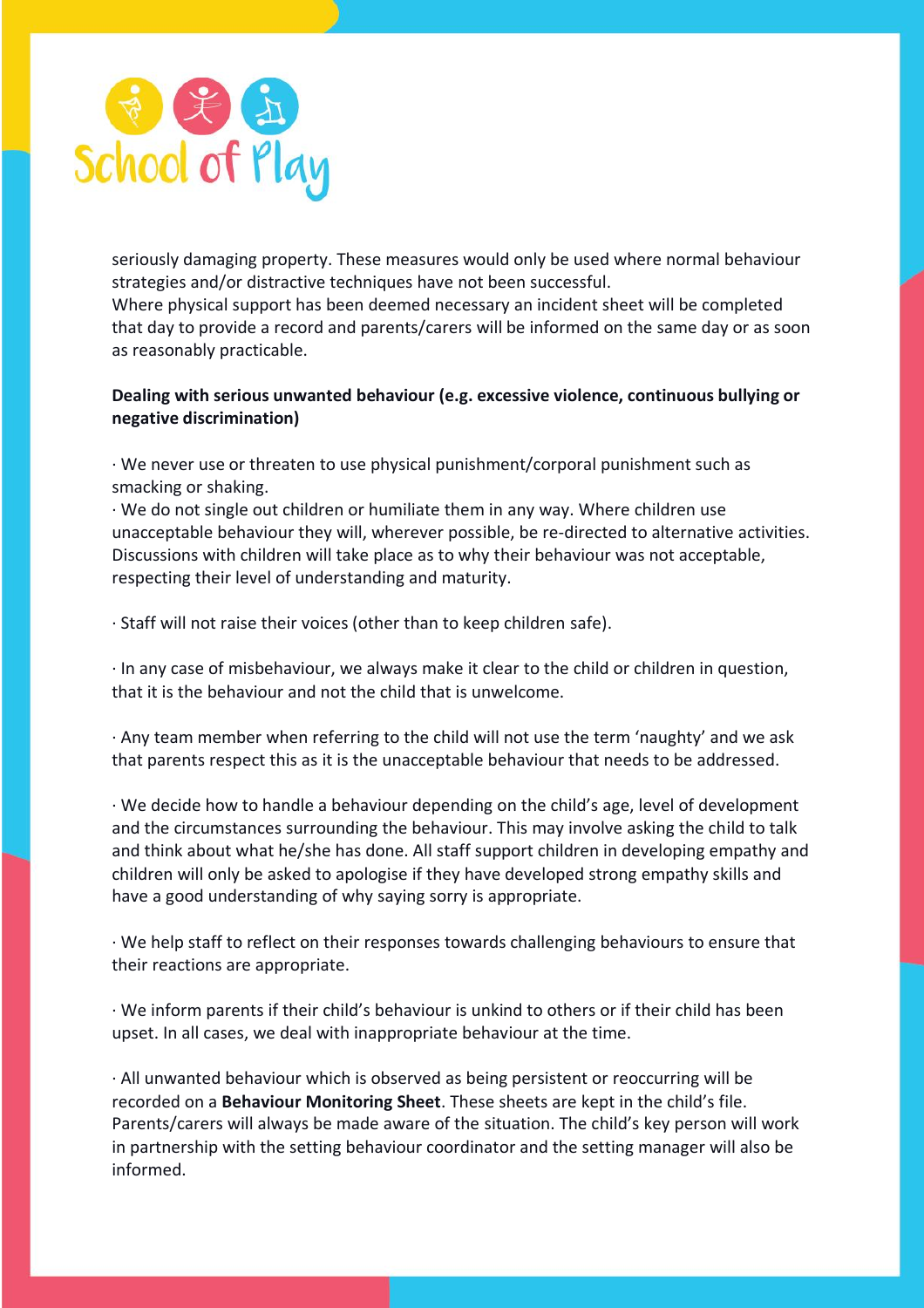

· Following on from these detailed observations the child's behaviour will be analysed, and an **Individual Behaviour Plan** put into place. This plan involves the use of positive approaches to change behaviour. The child will be taught strategies to help cope with situations allowing them choices and removal mechanisms.

· Parents will be asked to meet with staff to discuss their child's behaviour, so that we can work together to ensure consistency between their home and the setting. In some cases, we may request additional advice and support from other professionals, such as area SENCO or an educational psychologist.

· Should a child be found to consistently misbehave seriously, e.g. excessive violence, continuous bullying or negative discrimination, despite trying various strategies including advice from multi-agencies, he/she may be excluded from the setting.

· We support children in developing non-aggressive strategies to enable them to express their feelings.

· We support all children to develop positive behaviour, and we make every effort to provide for their individual needs

### **Bullying**

Bullying takes many forms. It can be physical, verbal or emotional, but it is always a repeated behaviour that makes others feel uncomfortable or threatened. We acknowledge that any form of bullying is unacceptable and will be dealt with immediately while recognising that physical aggression is part of children's development in their early years

We recognise that children need their own time and space and that it is not always appropriate to expect a child to share. We believe it is important to acknowledge each child's feelings and to help them understand how others might be feeling.

We encourage children to recognise that bullying, fighting, hurting and discriminatory comments are not acceptable behaviour. We want children to recognise that certain actions are right and that others are wrong.

The following procedure will be put in place if any of the above behaviour should occur:

· Staff are encouraged to ensure that all children feel safe, happy and secure.